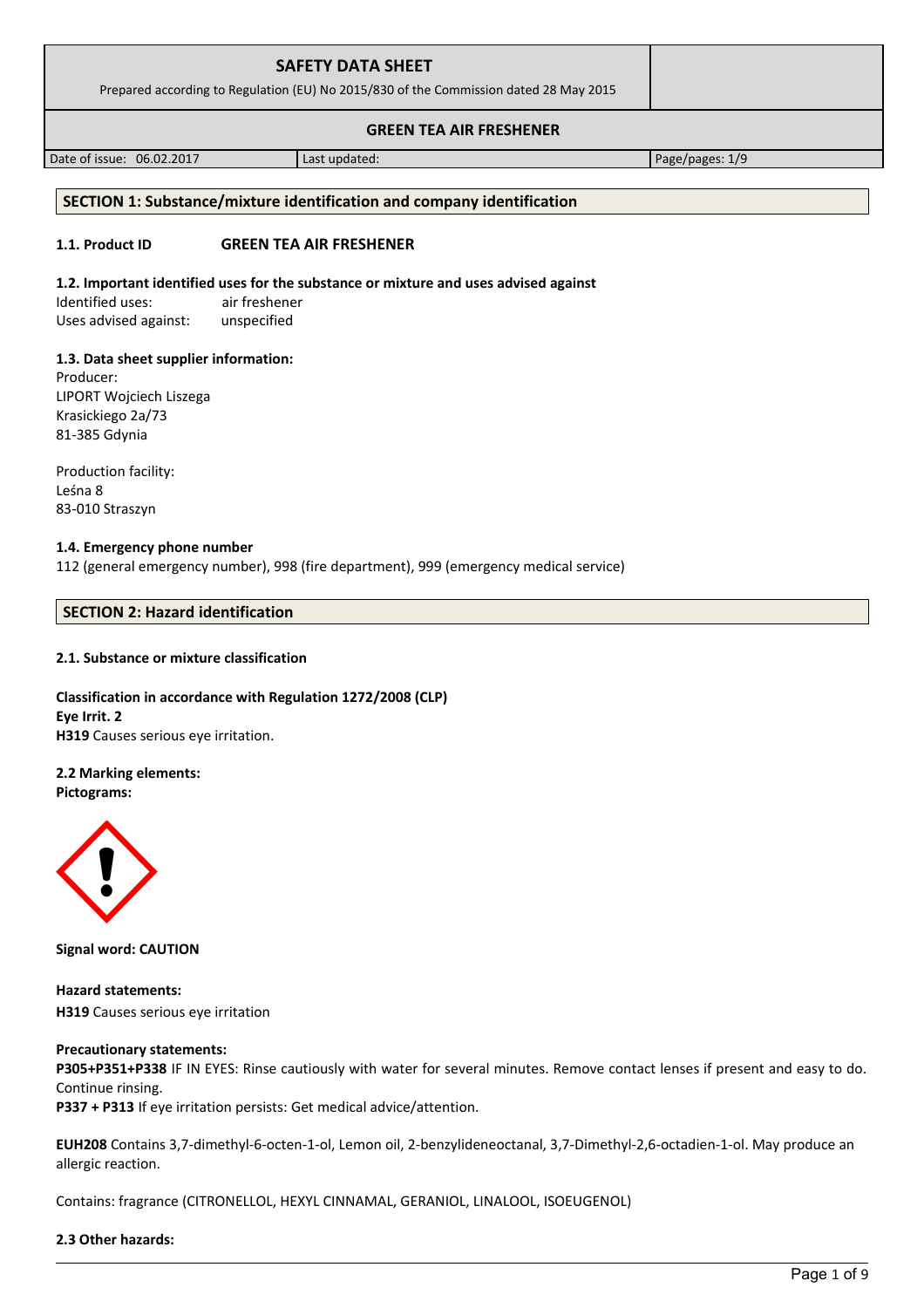| <b>SAFETY DATA SHEET</b><br>Prepared according to Regulation (EU) No 2015/830 of the Commission dated 28 May 2015 |               |                 |
|-------------------------------------------------------------------------------------------------------------------|---------------|-----------------|
|                                                                                                                   |               |                 |
| Date of issue: 06.02.2017                                                                                         | Last updated: | Page/pages: 2/9 |

No information regarding the meeting of PBT or vPvB criteria in accordance with appendix XIII of the REACH regulation. No appropriate research has been carried out on this product.

# **SECTION 3: Composition/component information**

## **3.1. Substances**

Not applicable

## **3.2. Mixtures**

Dangerous components:

|                                                                                                                                                                                                                                                    | <b>CLP</b> classification |                                                                                    |                                                  |
|----------------------------------------------------------------------------------------------------------------------------------------------------------------------------------------------------------------------------------------------------|---------------------------|------------------------------------------------------------------------------------|--------------------------------------------------|
| <b>Product ID</b>                                                                                                                                                                                                                                  | Quantity<br>[%]           | <b>Hazard classification</b>                                                       | <b>Hazard statements codes</b>                   |
| 3-Methoxy-3-methyl-1-butanol<br>CAS number: 56539-66-3<br>EC number: 260-252-4<br>Index number: -<br>REACH registration number: 01-<br>2119976333-33-0000                                                                                          | $0 - 15$                  | Eye Irrit. 2                                                                       | H319                                             |
| Quaternary ammonium compounds, benzyl-<br>C12-16-alkyldimethyl, chlorides<br>CAS number: 68424-85-1<br>EC number: 270-325-2<br>Index number: -<br>REACH registration number: the substance<br>is subject to the transitional period<br>regulations | $\leq 1$                  | Acute Tox. 4<br>Skin Corr. 1B<br>Aquatic Acute 1 (M=10)<br>Aquatic Chronic 1 (M=1) | H302<br>H314<br>H400<br>H410                     |
| ethane-1,2-diol [ethylene glycol]<br>CAS number: 107-21-1<br>EC number: 203-473-3<br>Index number: 603-027-00-1<br>REACH registration number: 01-<br>2119456816-28                                                                                 | $0 - 0.2$                 | Acute Tox. 4<br>STOT RE 2                                                          | H302<br>H373                                     |
| 3,7-dimethyl-6-octen-1-ol<br>CAS number: 106-22-9<br>EC number: 203-375-0<br>Index number: -<br>REACH registration number: 01-<br>2119453995-23                                                                                                    | < 0.5                     | Skin Irrit. 2<br>Eye Irrit.2<br>Skin Sens. 1                                       | H315<br>H319<br>H317                             |
| Lemon oil<br>CAS number: 84929-31-7<br>EC number: 284-515-8<br>Index number: -<br>REACH registration number: 01-<br>2119495512-35                                                                                                                  | < 0.5                     | Flam. Liq. 3<br>Skin Irrit. 2<br>Skin Sens. 1<br>Asp. Tox. 1<br>Aquatic Chronic 1  | H <sub>226</sub><br>H315<br>H317<br>H304<br>H410 |
| 2-benzylideneoctanal<br>CAS number: 101-86-0<br>EC number: 202-983-3<br>Index number: -<br>REACH registration number: 01-<br>2119533092-50                                                                                                         | < 0.4                     | Skin Sens. 1<br><b>Aquatic Chronic 2</b>                                           | H317<br>H411                                     |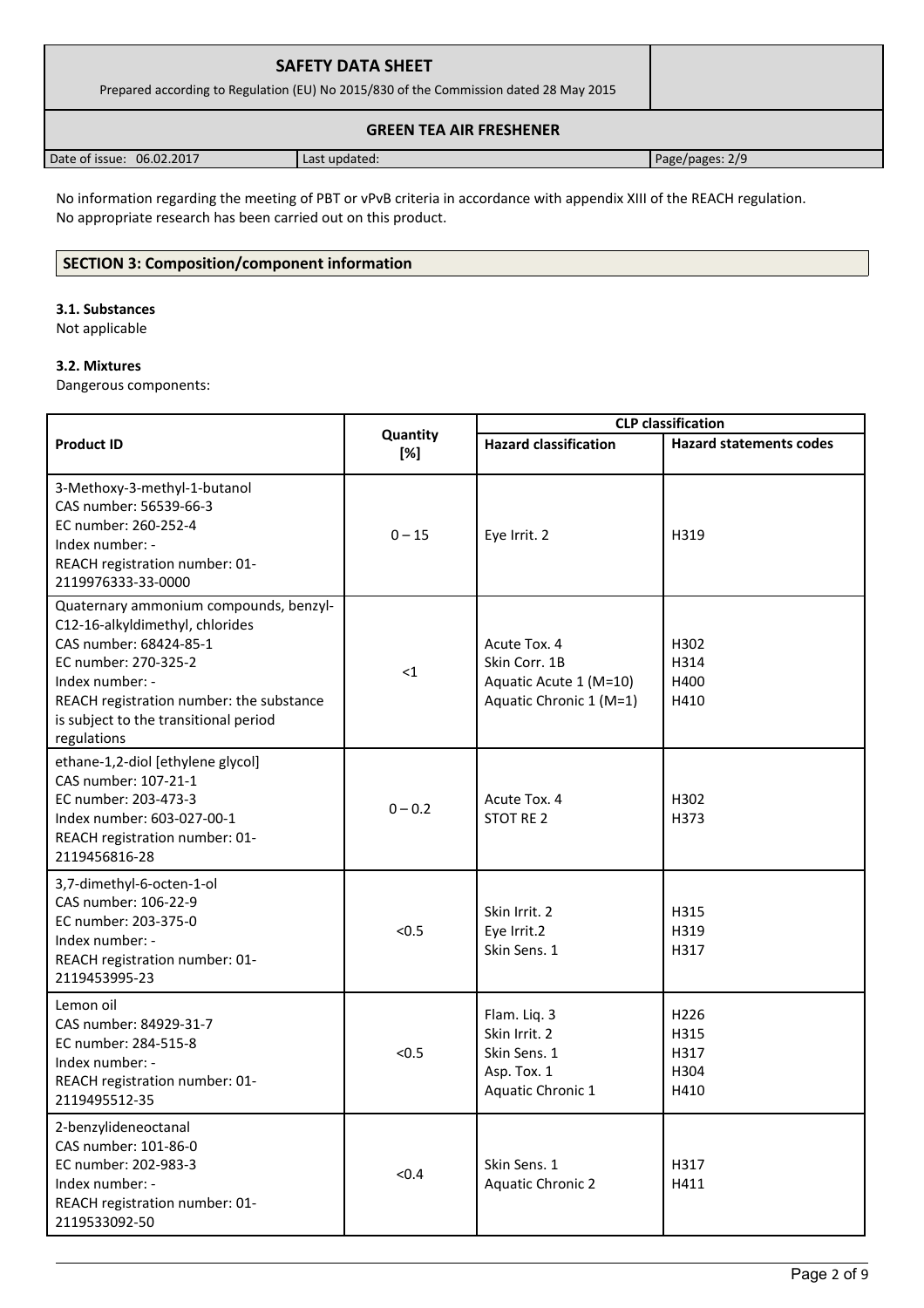| <b>SAFETY DATA SHEET</b><br>Prepared according to Regulation (EU) No 2015/830 of the Commission dated 28 May 2015 |               |                 |
|-------------------------------------------------------------------------------------------------------------------|---------------|-----------------|
| <b>GREEN TEA AIR FRESHENER</b>                                                                                    |               |                 |
| Date of issue: 06.02.2017                                                                                         | Last updated: | Page/pages: 3/9 |

| 3,7-Dimethyl-2,6-octadien-1-ol |       |               |      |
|--------------------------------|-------|---------------|------|
| CAS number: 106-24-1           |       | Skin Irrit. 2 | H315 |
| EC number: 203-377-1           |       |               |      |
| Index number: -                | < 0.2 | Skin Sens. 1  | H317 |
| REACH registration number: 01- |       | Eye Dam. 1    | H318 |
| 2119560621-44                  |       |               |      |

The full meaning of hazard statements has been given in section 16.

## **SECTION 4: First aid measures**

## **4.1. Description of first aid measures**

## **Routes of exposure:**

Inhalation, ingestion, skin and eye contact.

## **Inhalation:**

Take the affected person out into fresh air. Place in a comfortable position. Ensure peace and protect against heat loss. Provide medical assistance if necessary.

## **Consumption:**

Rinse mouth with water, drink 2-3 cups of water, consult a doctor. Do not induce vomiting. If unconscious do not give anything by mouth.

Transport the affected person to hospital if necessary. Ensure peace, place in a lying position and protect against heat loss.

## **Eye contact:**

Remove any contact lenses if possible.

Flush with plenty of lukewarm water for 10–15 minutes with eyelids wide open. Place the upper eyelid on the lower eyelid from time to time. Cover the eyes with a compress.

Provide ophthalmologist assistance if necessary.

## **Skin contact:**

Take off the contaminated clothes and shoes.

Wash the contaminated skin with plenty of water and then with water containing mild soap.

Seek medical attention if skin irritation persists.

## **4.2. Most important symptoms and effects, both acute and delayed**

No further data available.

## **4.3. Indication of any immediate medical attention and special treatment needed**

The course of action is decided on by a medical doctor, based on an examination of the person affected.

## **SECTION 5: Fire emergency procedure**

## **5.1. Extinguishing agents:**

**Suitable extinguishing agents:** alcohol-resistant foam or dry extinguishing agents, carbon dioxide extinguishers, sand, soil, water aerosol. Choose extinguishing agents based on the conditions of the environment. **Unsuitable extinguishing agents:** High volume water jet.

## **5.2. Special threats related to the substance or mixture**

In case of fire, high temperatures cause a release of hazardous decomposition products that contain carbon monoxides.

## **5.3. Information for the fire department**

Spray the containers located in the fire area with water, remove from the hazardous area if possible. In case of a fire in an enclosed environment, use protective clothing and compressed air breathing apparatus. Do not allow the extinguishing agents into ground waters, surface waters, or sewage systems.

## **SECTION 6: Measures regarding accidental release into the environment**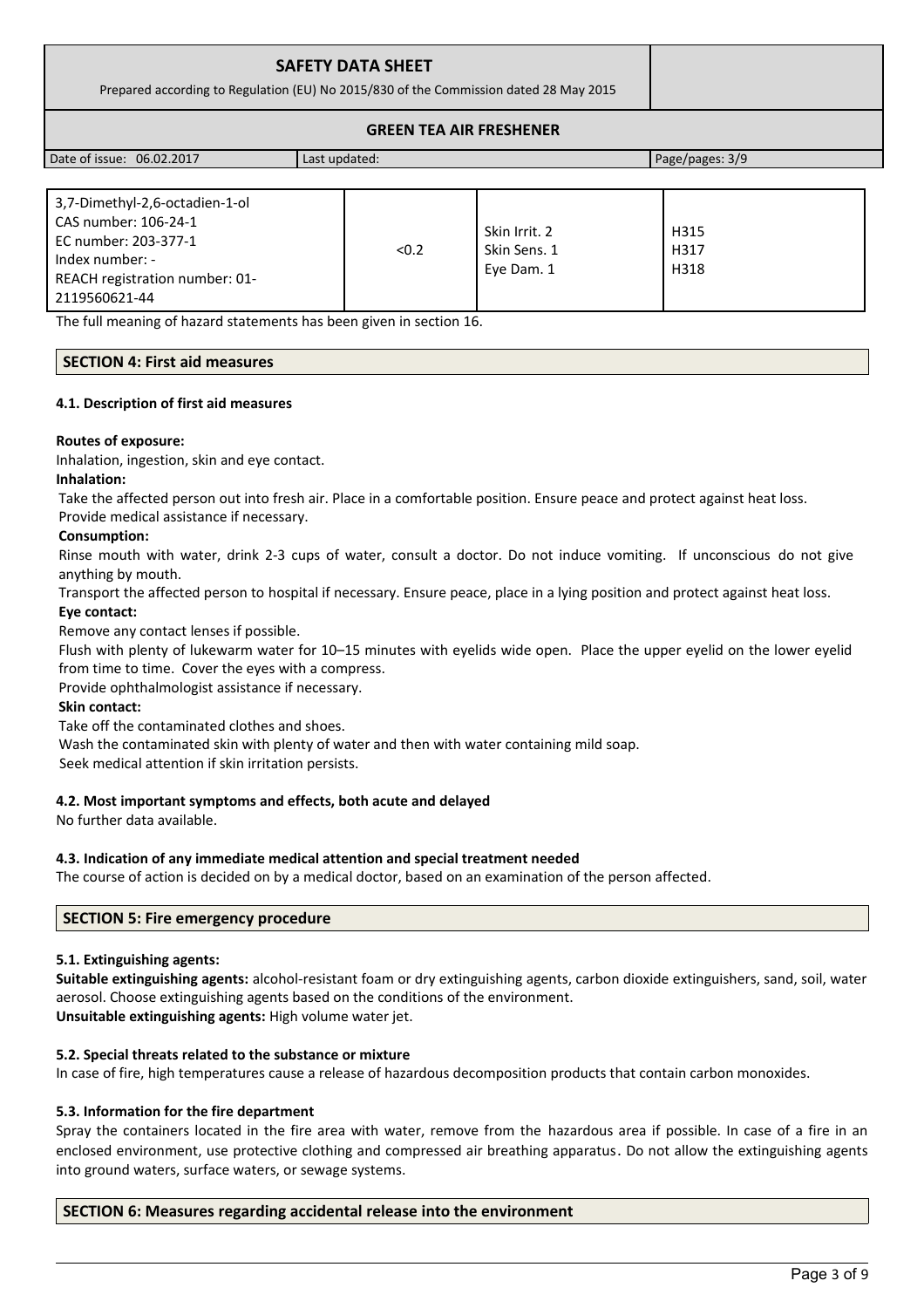| <b>SAFETY DATA SHEET</b><br>Prepared according to Regulation (EU) No 2015/830 of the Commission dated 28 May 2015 |               |                 |
|-------------------------------------------------------------------------------------------------------------------|---------------|-----------------|
| <b>GREEN TEA AIR FRESHENER</b>                                                                                    |               |                 |
| Date of issue: 06.02.2017                                                                                         | Last updated: | Page/pages: 4/9 |

## **6.1. Individual safety measures, protective equipment and emergency procedures**

For persons other than emergency personnel: notify the appropriate authorities of the emergency. Remove any persons not participating in the containment procedures from the contamination area. For emergency personnel: Ensure proper ventilation, use individual safety measures.

## **6.2. Environmental safety measures**

Prevent the contamination from spreading into sewage systems and water reservoirs.

## **6.3. Methods of removing and preventing the spread of contamination:**

Prevent the contamination from spreading and attempt removal using absorptive materials (sand, diatomite, universal absorbent), place the contaminated materials in properly marked containers for subsequent utilization in accordance with the mandatory provisions of the law.

## **6.4. References to other sections**

Product waste disposal – see section 13 of this data sheet. Individual protective measures – see section 8 of this data sheet.

## **SECTION 7: Storage and use of substances and mixtures**

## **7.1. Precautions for safe handling**

**Recommendations for handling the mixture** 

Avoid direct contact with the mixture.

Avoid inhalation.

Prevent from spreading into sewage systems.

## **Apply general provisions of the industrial work hygiene**

Do not eat, drink or smoke when using the product. Replace the contaminated clothing. Wash hands thoroughly after handling. Wash contaminated clothing before reusing. Wash hands and face before breaks at work.

## **7.2. Safe storage regulations, including any mutual incompatibility information**

Store in a well-ventilated area. Keep container tightly closed. Store in a cool place. Protect from sunlight and sources of heat. Do not store with food or animal feeding stuffs. Always use containers made of materials analogous to the original ones. Open containers should be handled very carefully so as to prevent spillage. Do not handle until all safety precautions have been read and understood.

## **7.3. Specific end use(s)**

See section 1.2 of this data sheet.

## **SECTION 8: Exposure controls/individual protective measures**

## **8.1. Control parameters**

## **The national highest acceptable concentration values in the work environment**

in accordance with the Notice of the Minister of Labor and Social Policy of 6 June 2014 on the highest acceptable concentration and intensity of factors detrimental to health in the work environment (Dz.U. (Journal of Laws) 2014, item 817).

| <b>NAME OF THE SUBSTANCE</b>      | ID                   | NDS(mg/m3) | <b>NDSCh</b> (mg/m <sup>3</sup> ) | $NDSP$ (mg/m3) |
|-----------------------------------|----------------------|------------|-----------------------------------|----------------|
| ethane-1,2-diol [ethylene glycol] | CAS number: 107-21-1 | 15         | 50                                | $--$           |
|                                   | EC number: 203-473-3 |            |                                   |                |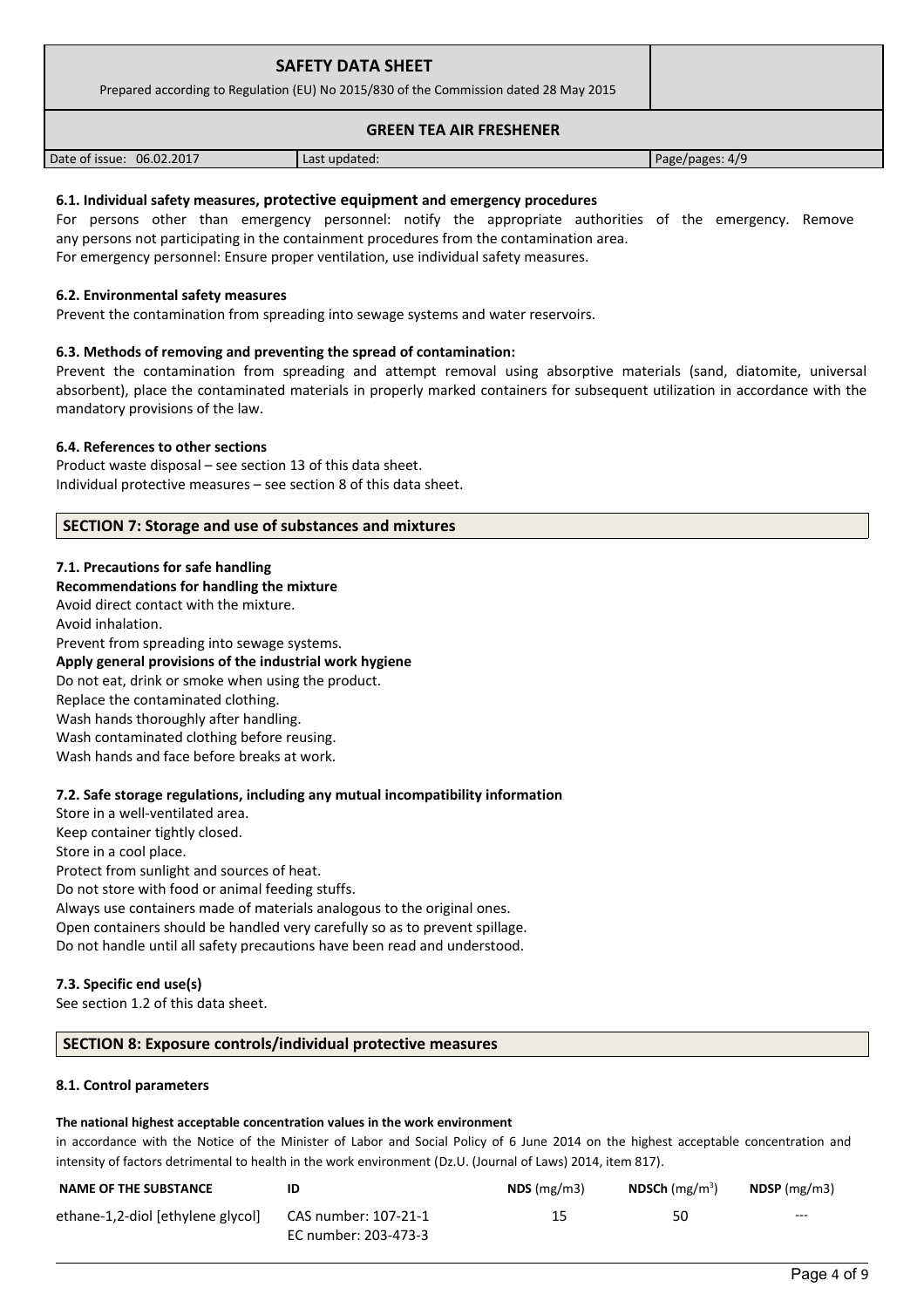|                                                                                       | <b>SAFETY DATA SHEET</b> |                 |
|---------------------------------------------------------------------------------------|--------------------------|-----------------|
| Prepared according to Regulation (EU) No 2015/830 of the Commission dated 28 May 2015 |                          |                 |
| <b>GREEN TEA AIR FRESHENER</b>                                                        |                          |                 |
| Date of issue: 06.02.2017                                                             | Last updated:            | Page/pages: 5/9 |

Index number: 603-027-00-1

## **8.2. Exposure controls**

**Appropriate technical control measures:** Storage rooms and work stations should be adequately ventilated to keep vapor concentration below the limit value.

#### **Appropriate technical control measures**

Storage rooms and work stations should be adequately ventilated. **Individual safety measures** 



## **Face and eye protection**

If while using the product splashing may occur – use tight-fitting safety glasses or faceshield screens according to EN 166. **Skin protection** 



## **Hand protection**

Wear protective gloves according to EN 374.

Recommended material: nitrile rubber

When selecting glove materials, consider their breakthrough time, rates of diffusion and degradation.

The protective gloves should be regularly changed or replaced immediately if damaged (torn, perforated), or when first signs of wear and changes in their appearance occur (color, flexibility, shape).

A protective cream should be applied to all uncovered parts of the body.

## *Body protection*

Use protective workwear.

The selection of individual protection measures must be made taking into account the concentration and quantity of the hazardous substance occurring in the work environment.

## **Respiratory tract protection**

Not necessary if ventilation is adequate.

**Environment exposure controls** 

Do not discharge into sewage systems or ground waters.

**General safety and hygiene recommendations**

Follow good hygiene practice.

## **SECTION 9: Physical and chemical properties**

## **9.1. Basic physical and chemical property information**

| Appearance:<br>Color:                         | Under normal conditions: liquid<br>Unspecified |
|-----------------------------------------------|------------------------------------------------|
| Odor:                                         | Distinctive for the product                    |
| Odor threshold:                               | Unspecified                                    |
| pH:                                           | Unspecified                                    |
| Melting point/freezing point:                 | Unspecified                                    |
| Initial boiling point and boiling range:      | Unspecified                                    |
| Flash point:                                  | Unspecified                                    |
| Flammability (solid, gas):                    | Unspecified                                    |
| Upper/lower flammability or explosive limits: | Unspecified                                    |
| Vapor pressure                                | Unspecified                                    |
| Vapor density:                                | Unspecified                                    |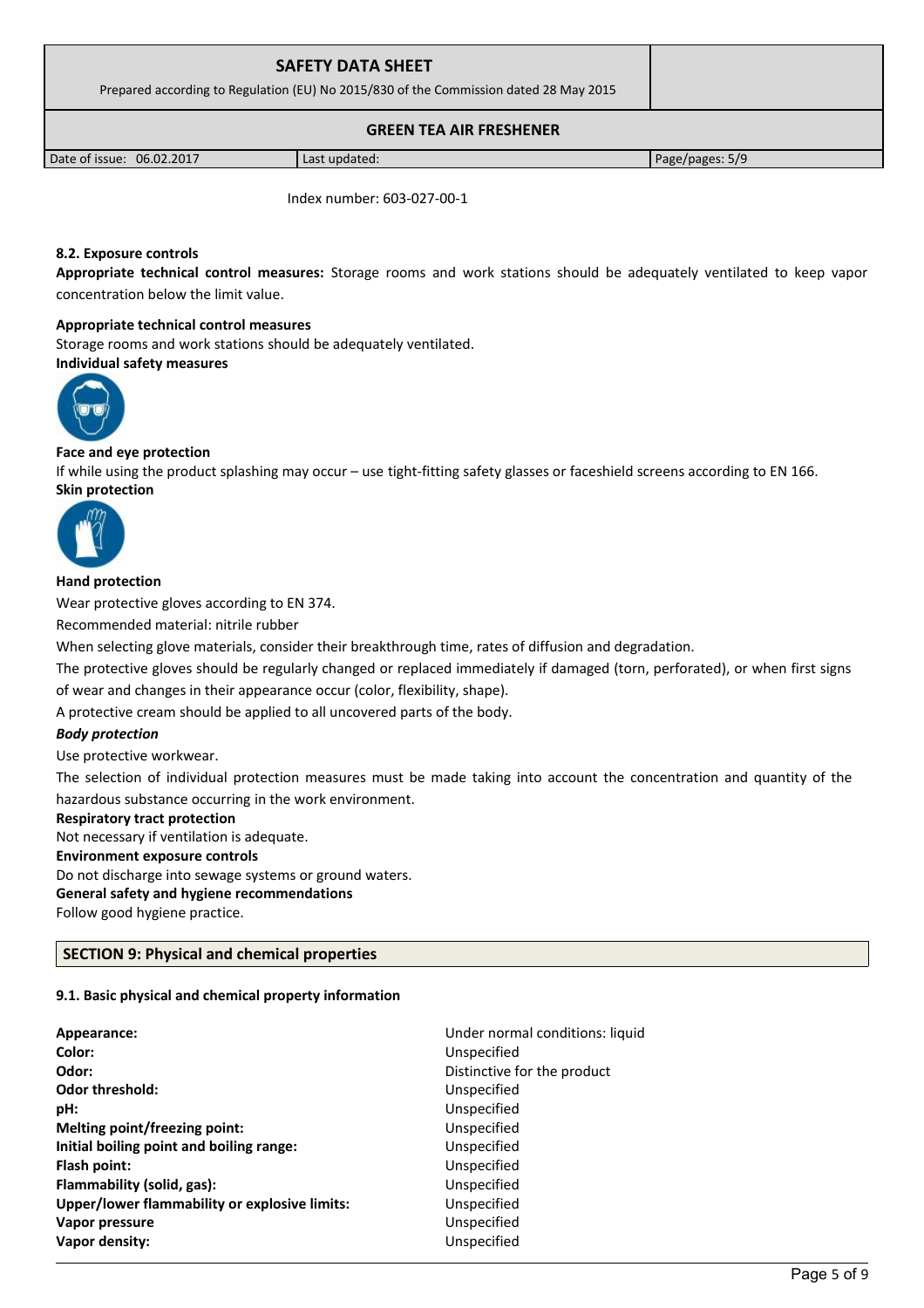| <b>SAFETY DATA SHEET</b>                                                              |  |
|---------------------------------------------------------------------------------------|--|
| Prepared according to Regulation (EU) No 2015/830 of the Commission dated 28 May 2015 |  |
|                                                                                       |  |

## **GREEN TEA AIR FRESHENER**

| Date of issue: 06.02.2017 | Last updated: | Page/pages: $6/9$ |
|---------------------------|---------------|-------------------|

**Relative density:** Unspecified **Solubility:** Soluble in water **Partition coefficient: n-octanol/water:** Unspecified **Auto-ignition temperature:** Unspecified **Decomposition temperature:** Unspecified **Viscosity:** Unspecified **Explosive properties:** Not applicable **Oxidizing properties:** Not applicable

## **9.2. Additional information**

No additional analysis results.

#### **SECTION 10: Stability and reactivity**

#### **10.1. Reactivity**

The mixture is chemically stable under normal conditions.

## **10.2. Chemical stability**

The product is stable when properly used, stored and transported.

## **10.3. Potential for hazardous reactions**

No data

## **10.4. Conditions to avoid**

Avoid high temperatures, direct sunlight, hot surfaces and open fire.

## **10.5. Incompatible materials**

No data

## **10.6. Hazardous decomposition products**

Do not occur when used in accordance with its purpose.

## **SECTION 11: Toxicological information**

## **11.1. Information regarding toxicological effects**

## **Acute toxicity**

Based on available data, the classification criteria are not met. 3-Methoxy-3-methyl-1-butanol LD50 (oral, rat): 4300 mg/kg LD50 (oral, mouse) 5830 mg/kg LD50 (dermal, rabbit) >2000 mg/kg **Skin corrosion/irritation** Based on available data, the classification criteria are not met. **Serious eye injury/irritation** Causes serious eye irritation. **Allergenic influence on respiratory tract or skin** Based on available data, the classification criteria are not met. **Mutagenic influence on reproductive cells** Based on available data, the classification criteria are not met. **Carcinogenicity** Based on available data, the classification criteria are not met. **Harmful influence on reproductive organs** Based on available data, the classification criteria are not met. **Toxic influence on target organs – single exposure**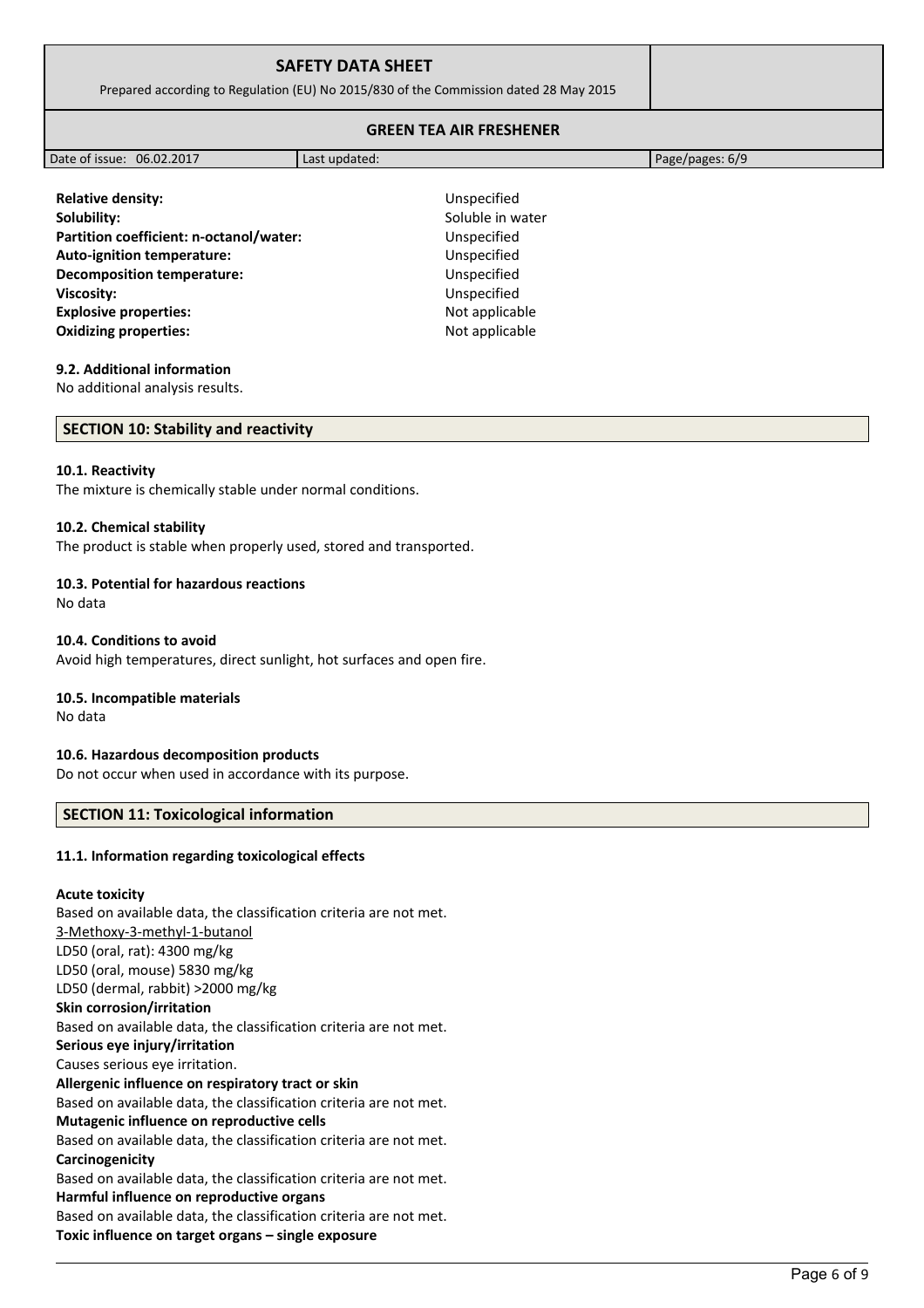| <b>SAFETY DATA SHEET</b><br>Prepared according to Regulation (EU) No 2015/830 of the Commission dated 28 May 2015 |  |
|-------------------------------------------------------------------------------------------------------------------|--|
| <b>GREEN TEA AIR FRESHENER</b>                                                                                    |  |

| 06.02.2017<br>Date of issue: | Last updated: | 7/9<br>Page/pages<br>---- |
|------------------------------|---------------|---------------------------|
|                              |               |                           |

Based on available data, the classification criteria are not met. **Toxic influence on target organs – repeated exposure** Based on available data, the classification criteria are not met.

**Hazard caused by aspiration**

Based on available data, the classification criteria are not met.

## **SECTION 12: Environmental information**

## **12.1. Toxicity**

3-Methoxy-3-methyl-1-butanol Acute toxicity for fish: LC50 100 mg/l, 96 h (Oryzias latipes) Acute toxicity for daphnia: EC50 >1000 mg/l, 48 h Acute toxicity for algae: IC50 >1000 mg/l, 72 h Acute toxicity for bacteria: EC50 >1000 mg/l, 3 h Chronic toxicity for daphnia: NOEC 100 mg/l, 21 d (Daphnia magna)

## **12.2. Durability and dissolution potential**

3-Methoxy-3-methyl-1-butanol readily biodegradable

The surfactants contained in the product comply with the biodegradability criteria as laid down in Regulation (EC) 648/2004.

## **12.3. Bioaccumulation capacity**

3-Methoxy-3-methyl-1-butanol: BCF: 0.5

**12.4. Soil mobility** No data

**12.5. Results of PBT and vPvB properties evaluation** No data

**12.6. Other harmful effects** No data

## **SECTION 13: Waste disposal**

## **13.1. Waste disposal methods**

Empty containers should be transported to an authorized company in order to be reprocessed or recycled.

Do not store with municipal waste.

Do not discharge into sewage systems, surface waters or wastewater.

## **Waste code**

Act of 14 December 2012 on waste (Dz.U. (Journal of Laws) 2013, item 21).

Regulation of the Minister of Environment of 9 September 2014 on the waste catalogue (Dz.U. (Journal of Laws) 2014, item 1923).

The waste code must be assigned individually at the location where the waste is produced, depending on the industry in which it is used.

|       | <b>SECTION 14: Transport information</b> |                |             |             |
|-------|------------------------------------------|----------------|-------------|-------------|
|       |                                          | <b>ADR/RID</b> | <b>IMGD</b> | <b>IATA</b> |
| 14.1. | UN number                                | $---$          | $---$       | $--$        |
|       | 14.2. UN proper shipping name            |                | ---         |             |
| 14.3. | Transport hazard class(es)               | ---            | ---         | $--$        |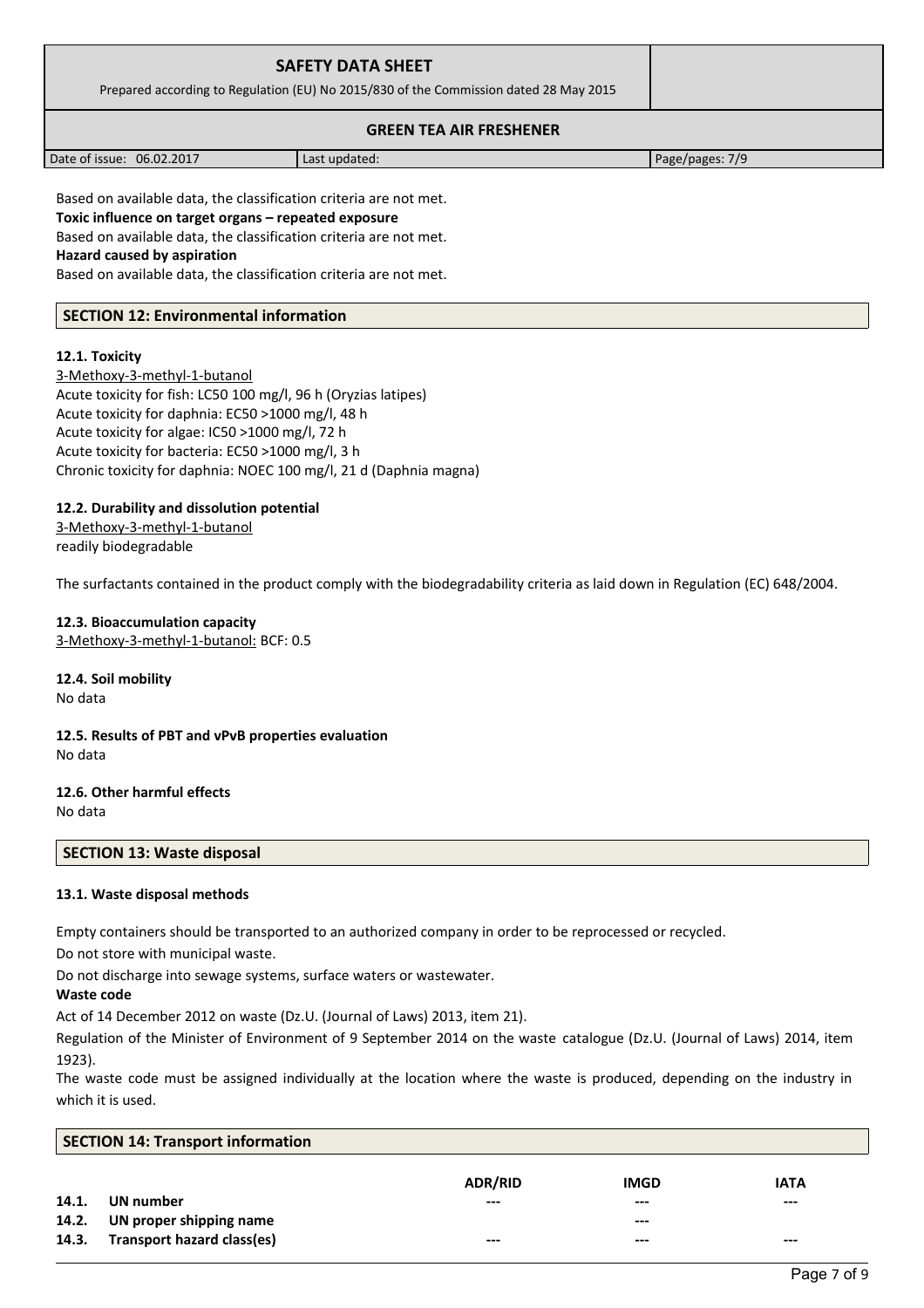| <b>SAFETY DATA SHEET</b><br>Prepared according to Regulation (EU) No 2015/830 of the Commission dated 28 May 2015 |                                                                                         |               |                                |                 |     |
|-------------------------------------------------------------------------------------------------------------------|-----------------------------------------------------------------------------------------|---------------|--------------------------------|-----------------|-----|
|                                                                                                                   |                                                                                         |               | <b>GREEN TEA AIR FRESHENER</b> |                 |     |
|                                                                                                                   | Date of issue: 06.02.2017                                                               | Last updated: |                                | Page/pages: 8/9 |     |
|                                                                                                                   | Warning sticker No.                                                                     |               | ---                            |                 | --- |
| 14.4.                                                                                                             | <b>Packing group</b>                                                                    |               | ---                            | ---             | --- |
| 14.5.                                                                                                             | Threat to the environment                                                               |               | ---                            | ---             | --- |
| 14.6.                                                                                                             | Special precautions for users                                                           |               |                                | Not applicable  |     |
| 14.7.                                                                                                             | Bulk transport in accordance with the MARPOL<br>convention appendix II and the IBC code |               |                                | Not applicable  |     |

## **SECTION 15: Legal information**

# **15.1. Provisions of the law regarding safety and protection of the environment in relation to the substance or mixture This safety data sheet has been drawn up based on the following legal acts:**

- 1. Regulation (EC) No 1907/2006 of the European Parliament and of the Council of 18 December 2006 concerning the Registration, Evaluation, Authorization and Restriction of Chemicals (REACH), establishing a European Chemicals Agency, amending Directive 1999/45/EC and repealing Council Regulation (EEC) No 793/93 and Commission Regulation (EC) No 1488/94 as well as Council Directive 76/769/EEC and Commission Directives 91/155/EEC, 93/67/EEC, 93/105/EC and 2000/21/EC.
- 2. Regulation (EC) No 1272/2008 of the European Parliament and of the Council of 16 December 2008 on classification, labeling and packaging of substances and mixtures, amending and repealing Directives 67/548/EEC and 1999/45/EC, and amending Regulation (EC) No 1907/2006. [ATP1, ATP2, ATP3, ATP4, ATP5, ATP6]
- 3. Commission Regulation (EU) 2015/830 of 28 May 2015 amending Regulation (EC) No 1907/2006 of the European Parliament and of the Council on the Registration, Evaluation, Authorization and Restriction of Chemicals (REACH) as corrected (replaces Regulation EC No 453/2015)
- 4. Act of 25 February 2011 on the chemical substances and their mixtures (DZ.U. (Journal of Laws) No 63, item 322 with amendments).
- 5. Regulation of the Minister of Labor and Social Policy of 6 June 2014 on maximum permissible concentration and intensity of agents harmful to health in the work environment (Dz.U. (Journal of Laws) item 817).
- 6. Act of 14 December 2012 on waste (Dz.U. (Journal of Laws) 2013, item 21).
- 7. Regulation of the Minister of Environment of 9 September 2014 on the waste catalogue (Dz.U. (Journal of Laws) 2014, item 1923).
- 8. Classification of dangerous goods according to the European Agreement concerning the International Carriage of Dangerous Goods by Road (ADR).
- 9. Regulation of the Minister of Labor and Social Policy of 26 September 1997 on general provisions of occupational safety and health (Dz.U. (Journal of Laws) 2003 No 169, item 1650 with amendments).
- 10. Regulation of the Minister of Health of 30 December 2004 on occupational health and safety related to the presence of chemical agents in the workplace (Dz.U. (Journal of Laws) 2005 No 11, item 86 with amendments). Regulation of the Minister of Economy of 21 December 2005 on essential requirements for personal protection (Dz.U. (Journal of Laws) No 259, item 2173).

## **15.2. Chemical safety evaluation**

No chemical safety evaluation for the mixture.

## **SECTION 16: Additional information**

List of hazard statements from section: 3 **H226** Highly flammable liquid and vapor **H302** Harmful if swallowed **H304** May be fatal if swallowed and enters airways **H314** Causes severe skin burns and eye damage **H315** Causes skin irritation **H317** May cause an allergic skin reaction